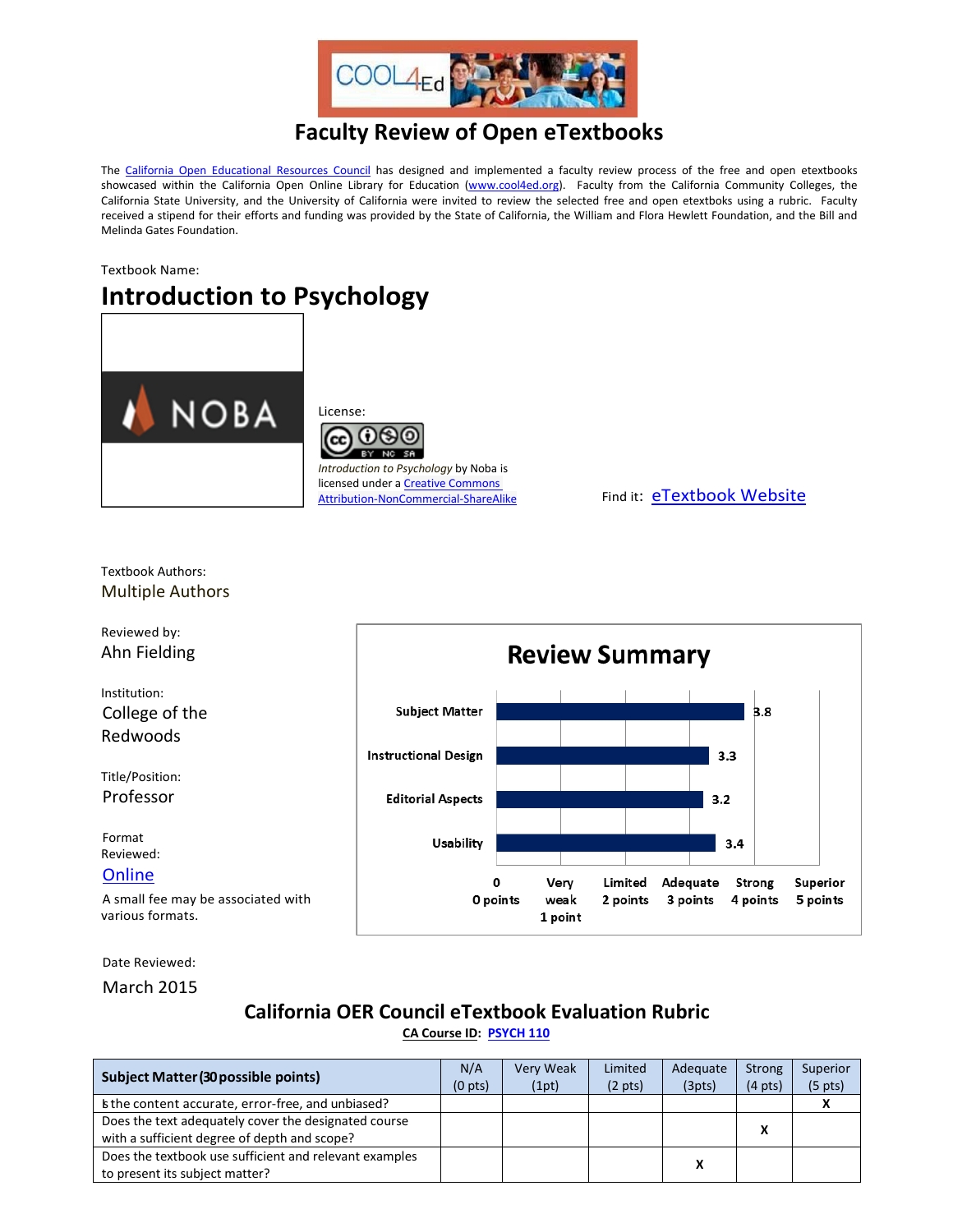| Does the textbook use a clear, consistent terminology to<br>present its subject matter?                                                                                                                                                                        |  |  |  |
|----------------------------------------------------------------------------------------------------------------------------------------------------------------------------------------------------------------------------------------------------------------|--|--|--|
| Does the textbook reflect current knowledge of the<br>subject matter?                                                                                                                                                                                          |  |  |  |
| Does the textbook present its subject matter in a<br>culturally sensitive manner? (e.g. Is the textbook free of<br>offensive and insensitive examples? Does it include<br>examples that are inclusive of a variety of races,<br>ethnicities, and backgrounds?) |  |  |  |

Total Points: 23 out of 30

Please provide comments on any aspect of the subject matter of this textbook:

#### • Subject matter accurate, but delivery amongst chapters inconsistent and lacked reader engagement

| Instructional Design (35 possible points)                   |  | Very Weak | Limited           | Adequate | <b>Strong</b>     | Superior          |
|-------------------------------------------------------------|--|-----------|-------------------|----------|-------------------|-------------------|
|                                                             |  | (1pt)     | $(2 \text{ pts})$ | (3pts)   | $(4 \text{ pts})$ | $(5 \text{ pts})$ |
| Does the textbook present its subject materials at          |  |           |                   | X        |                   |                   |
| appropriate reading levels for undergrad use?               |  |           |                   |          |                   |                   |
| Does the textbook reflect a consideration of different      |  |           |                   | X        |                   |                   |
| learning styles? (e.g. visual, textual?)                    |  |           |                   |          |                   |                   |
| Does the textbook present explicit learning outcomes        |  |           |                   |          |                   |                   |
| aligned with the course and curriculum?                     |  |           |                   |          | х                 |                   |
| Is a coherent organization of the textbook evident to the   |  |           |                   |          |                   |                   |
| reader/student?                                             |  |           |                   | x        |                   |                   |
| Does the textbook reflect best practices in the instruction |  |           |                   | x        |                   |                   |
| of the designated course?                                   |  |           |                   |          |                   |                   |
| Does the textbook contain sufficient effective ancillary    |  |           |                   |          |                   |                   |
| materials? (e.g. test banks, individual and/or group        |  |           |                   |          | х                 |                   |
| activities or exercises, pedagogical apparatus, etc.)       |  |           |                   |          |                   |                   |
| Is the textbook searchable?                                 |  |           |                   | x        |                   |                   |

Total Points: 23 out of 35

Please provide comments on any aspect of the instructional design of this textbook:

- Inconsistencies throughout assumed due to different authors for each chapter/subject
- Some chapter summaries provided, but limited and inconsistent could be uniform to tie learning objectives into chapter content
- Inconsistent delivery: writing style, technical level, limited & inconsistent citing of outside resources amongst the chapters for the volume of content provided (e.g. 5 sources in one chapter, 1 in another, 9 in another, 0 in another, etc.), vocabulary listings, etc.
- Discussion questions seemed consistent, which was good
- Flow of topics/chapters hard to follow and tie together in a classroom learning environment
- Power points good resources, but can be highly technical

| <b>Editorial Aspects (25 possible points)</b>                                                                                                                                                                           | N/A<br>(0 <sub>pts</sub> ) | Very Weak<br>(1pt) | Limited<br>$(2 \text{ pts})$ | Adequate<br>(3pts) | <b>Strong</b><br>$(4 \text{ pts})$ | Superior<br>$(5 \text{ pts})$ |
|-------------------------------------------------------------------------------------------------------------------------------------------------------------------------------------------------------------------------|----------------------------|--------------------|------------------------------|--------------------|------------------------------------|-------------------------------|
| Is the language of the textbook free of grammatical,<br>spelling, usage, and typographical errors?                                                                                                                      |                            |                    |                              |                    |                                    | х                             |
| Is the textbook written in a clear, engaging style?                                                                                                                                                                     |                            |                    |                              | X                  |                                    |                               |
| Does the textbook adhere to effective principles of<br>design? (e.g. are pages latid0out and organized to be<br>clear and visually engaging and effective? Are colors,<br>font, and typography consistent and unified?) |                            |                    | x                            |                    |                                    |                               |
| Does the textbook include conventional editorial<br>features? (e.g. a table of contents, glossary, citations and<br>further references)                                                                                 |                            |                    |                              |                    | X                                  |                               |
| How effective are multimedia elements of the textbook?<br>(e.g. graphics, animations, audio)                                                                                                                            |                            |                    | x                            |                    |                                    | Total Points: 16 out of 25    |

Please provide comments on any editorial aspect of this textbook.

- Not very engaging for the student reader, could use photos, examples, multimedia elements, more tie-in with current events, etc. Hard for younger students to relate and stay interested
- Technical levels of writing inconsistent amongst chapters